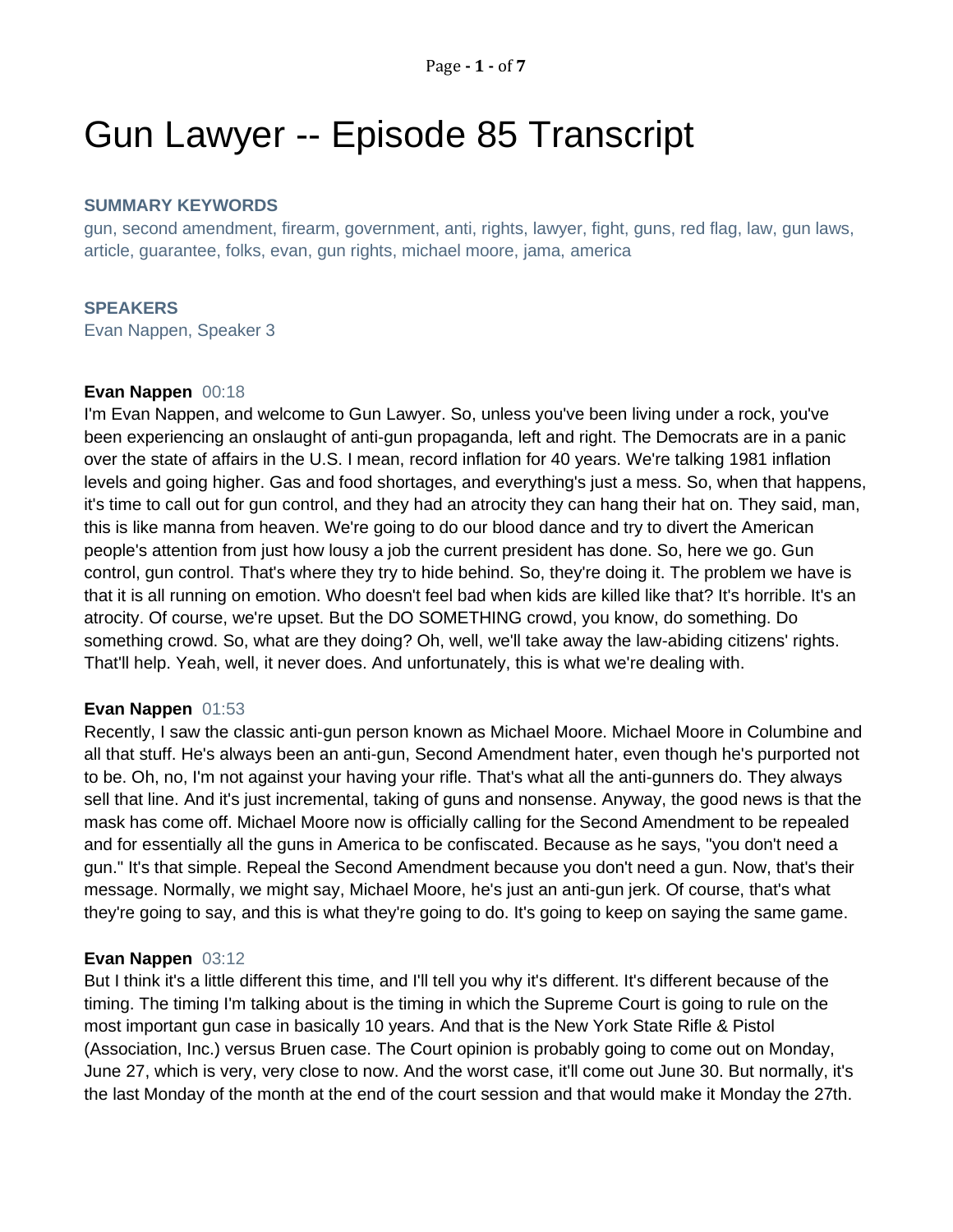On that day, we can't wait, can't wait, to see that court decision. I am sure it will be with other controversial court decisions, such as on the abortion issue and other issues. But the issue I care about the most is guns. We're going to get that opinion, and I am very cautiously optimistic that the opinion is going to give an amazing power boost to the Second Amendment, its meaning, its importance and its ability to take down anti-gun laws throughout the land and not just on carry.

## **Evan Nappen** 04:39

I think there's going to be a major, major impact, and the anti-gun people are scared about it. They know that their time is ticking away, and because of that, I believe that the modern movement of the anti-gunners, particularly after this decision comes out, will be a solid, united front of a push to repeal the Second Amendment. Because that's what they're going to be left with when you have a Court decision that's super pro-gun, pro-Second Amendment, and takes the Second Amendment and gives it teeth, gives its power, and gives it juice to take out anti-gun laws. At a minimum, make it so shall issue carry can happen and get rid of the arbitrary criteria that denies so many people in so many states, like New York and New Jersey, their right to defend themselves, to carry a firearm, and to be of a defender instead of a victim. Well, we're going to see that happen and that bothers the anti-Second Amendment folks, the anti- gun rights folks, and they're not going to legislatively be able to get their evil plans on the books.

## **Evan Nappen** 06:15

As a matter of fact, the ones that they have put on the books are going to be in jeopardy. So, the fight is going to center, it's going to coalesce, around a battle for the Second Amendment. You watch. Michael Moore is calling for it now. He's just preemptively softening the beach. He's putting it out there. I disagree with him, and I can't stand his views on it. I totally get it. But you know what? I'm not saying he's stupid. He sees the writing on the wall and so do I. We both see the writing on the wall from two different sides. This is going to be the battle, the battle for the Second Amendment, and all of you are going to be a part of it. Because this is going to be the real fight. This is going to be the ultimate fight, the ultimate fight to actually save our rights.

# **Evan Nappen** 07:08

What is the Second Amendment? What is a Constitutional right? What does it even mean? I want to get something straight, right away, so you know what you're fighting for. Sometimes you'll hear someone say, what rights does the Constitution give us? The answer is none. It doesn't give us a damn right at all. Nothing. Why, Evan, what do you mean by that? I'll tell you what I mean. Because the Constitution doesn't give rights. The government doesn't give us rights. Those rights preexist the government. They are fundamental, God given, natural rights. Right to have a weapon and defend yourself. They are not given nor granted by government. What the Constitution does is guarantee those rights. It's a guarantee by our government that those preexisting rights will not be violated.

# **Evan Nappen** 08:03

What Michael Moore and the other anti-gun advocates and politicians are really saying when they say we want to ban the Second Amendment is that they want to void your guarantee. That's right. You signed up, had this social contract and you're in America. Just like when you have a product, it's guaranteed. So, here we are, with a guarantee of our rights, and these clowns say that we want to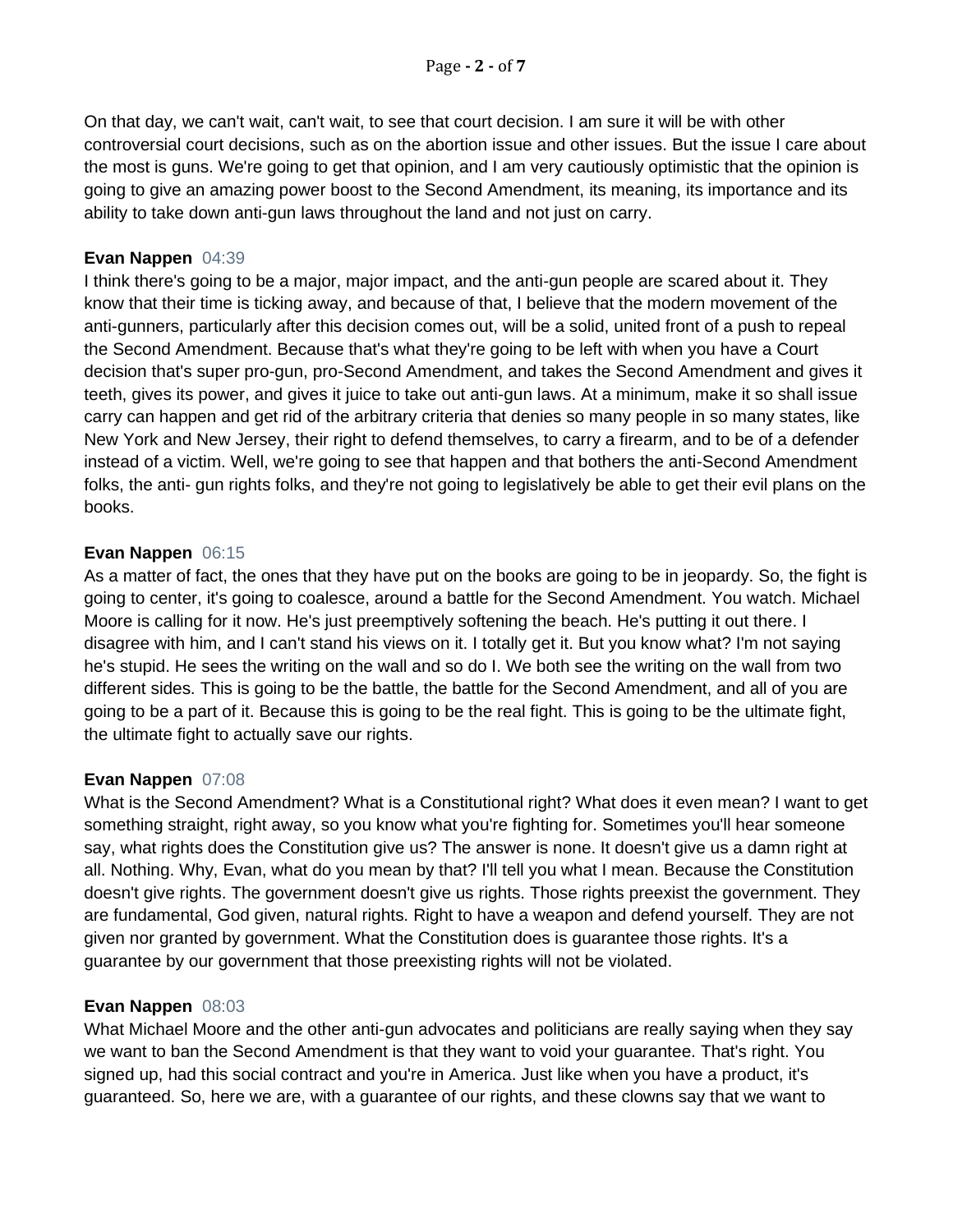revoke that guarantee. We want to repeal that guarantee. You don't get a guarantee. And let me just tell you, if they were to succeed in that, it doesn't mean we lose our rights. We always have our rights. They can't be taken away, but that guarantee can be voided. The rights can be void by what actions the government does. But you still ultimately have the rights, even though the government is trampling all over those rights and not abiding by the guarantee. So, what we're fighting for, ultimately, when it comes down to the battle for the Second Amendment, is a battle for the government to keep its promise. Keep its promise to protect and guarantee our rights. In this case, the right for each and every one of us to keep and bear arms. The right that we have for self-defense and to have the most effective means to have that self-defense. This is what it comes down to. So, folks, this is the battle, and this is where the future lies.

# **Evan Nappen** 10:07

You mark my words and watch because after this decision comes down, you're going to see more and more and more of a call to repeal the Second Amendment. You'll see an actual amendment proposed to the Constitution to repeal the Second Amendment. Just like they had to do an amendment to repeal prohibition, they will do an amendment to repeal the Second Amendment. Then you'll see the left, blue, woketard states, you'll see them actually ratify it. I'm sure. The extreme states will actually ratify getting rid of the guarantee of our rights, the Second Amendment. That's where the fight is going to be, and if they can get enough states, they'll repeal it.

# **Evan Nappen** 10:07

Then, as part two, complete disarmament of the American population and that's their ultimate goal. And Michael Moore says it - man, you don't need a gun. You don't need a gun. That's going to be ultimately what the choice in their mind becomes, why do you need a gun? You don't need a gun. Even though each and every one of us has their own personal reason. There's plenty of reasons why you need a gun, whether it's for self-defense, or target shooting, or hunting, or just because you like them, or because you've collected them, whatever. Since when is America a needs-based society? Is that it? What do you need a Corvette for? What do you need a boat for? What do you need that art hanging on your wall for? Everything is going to now be needs based? The only thing we can have is what we absolutely need?

# **Evan Nappen** 10:07

You know the thing with a gun, of all things, I need that most of all, because when you need it, you better have it. All right, it's really simple. Think of guns like a fire extinguisher. You hope you never have to use that fire extinguisher. But damn, if you have a fire, it's about the only thing that is really going to work and work well and fast. It's going to be a fire extinguisher. You may improvise with some of the things around, but you'll wish you had a bona fide fire extinguisher to put out that fire. Well, that's what guns do. So, this is critical. Keep in mind in our fight for our rights, what we're talking about. I want that guarantee. I demand that guarantee and that guarantee be enforced, and that guarantee be followed and abided by. Because that guarantee is what I signed up for, and I am not giving it up. I'm not going to let it go through emotionalism and other people's agendas, and neither should you. When we come back, I have some more exciting things to talk about. See you then.

# **Speaker 3** 13:27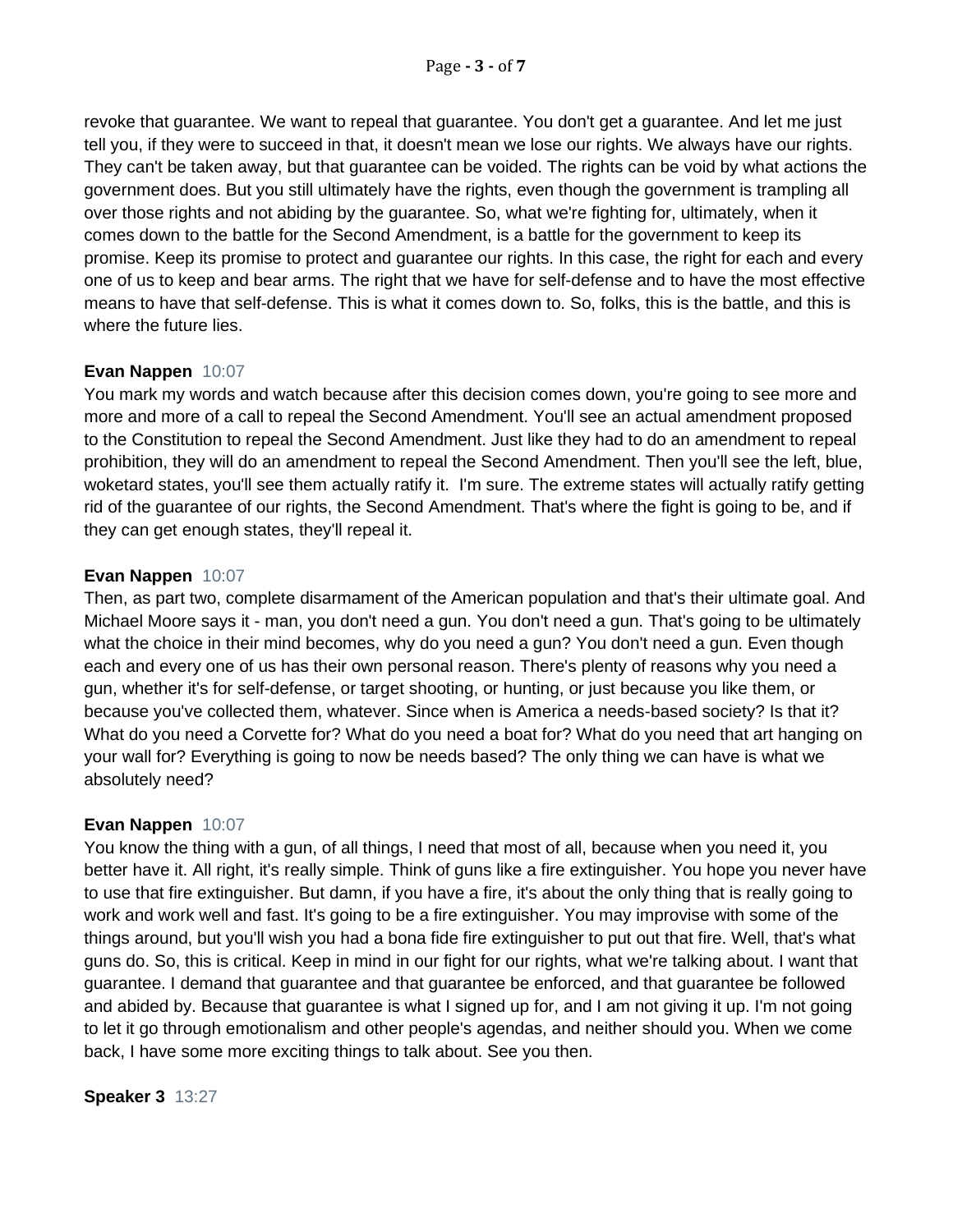For over 30 years, Attorney Evan Nappen has seen what rotten laws due to good people. That's why he's dedicated his life to fighting for the rights of America's gun owners. A fearsome courtroom litigator fighting for rights, justice, and freedom. An unrelenting gun rights spokesman tearing away at anti-gun propaganda to expose the truth. Author of six best-selling books on gun rights including Nappen on Gun Law, a bright orange gun law Bible that sits atop the desk and virtually every lawyer, police chief, firearms dealer, and savvy gun owner. That's what made Evan Nappen America's Gun Lawyer. Gun laws are designed to make you a criminal. Don't become the innocent victim of a vicious anti-gun legal system. This is the guy you want on your side. Keep his name and number in your wallet and hope you never have to use it. But if you live, work, or travel with a firearm, that deck is already stacked against you. You can find him on the web at EvanNappen.com or follow the link on the Gun Lawyer resource page. Evan Nappen - America's Gun Lawyer.

# **Speaker 3** 14:41

You're listening to Gun Lawyer with Attorney Evan Nappen. Available wherever you get your favorite podcasts.

# **Evan Nappen** 14:56

Hey, welcome back to Gun Lawyer, and I want to thank you for being a listener. I really, really mean it. I do seminars throughout New Jersey, and I run into just great listeners. They tell me how much they love the show, and I love talking with them about the show. I really appreciate it so much to have this voice, to be able to get the word out about things that you just won't find elsewhere because the media is so disgustingly dominated and controlled. And just get the word out here and be able to talk to my brothers and sisters that love firearms, the Second Amendment, treasure our rights, and understand what I'm talking about. So, if you have other friends, who you think might be interested, please have them listen to Gun Lawyer. Anywhere you get your podcast, you can get Gun Lawyer, and it really makes a difference.

# **Evan Nappen** 15:54

So, speaking of the kind of information that you don't hear in other places, I scrounge all over, and I have a lot of sources, a lot of news feeds and things that come to me on this subject. I'm constantly digesting, reading, and finding these things. I see things that I say, hey, I want to talk about this on Gun Lawyer because I want folks to know about it. Well, I found a very interesting piece that just recently came out. It's written by one of my favorite gun writers. He writes for AmmoLand. AmmoLand is great. If you don't subscribe, it's free. Check out AmmoLand and get the daily blast that has great articles, really great. One of my favorites that writes for AmmoLand, I have a number of them, but his name is Dean Weingarten. Anytime I see his byline on an article, I know that it's going to be good. I just know it's going to be good. He's a great writer, and he writes about great stuff. I always read what he writes. I'm actually a big fan of Dean and his writings.

# **Evan Nappen** 17:02

He has an article that I'm reading from here. I'm quoting from it just to give full credit, and you should read it as well. But I didn't even know about this until I read it from Dean's article. This shows you how much they are suppressing this. The article is entitled, "No Effect from "Red Flag" Laws in California: JAMA study". The JAMA study - we're talking about the Journal of American Medical Association.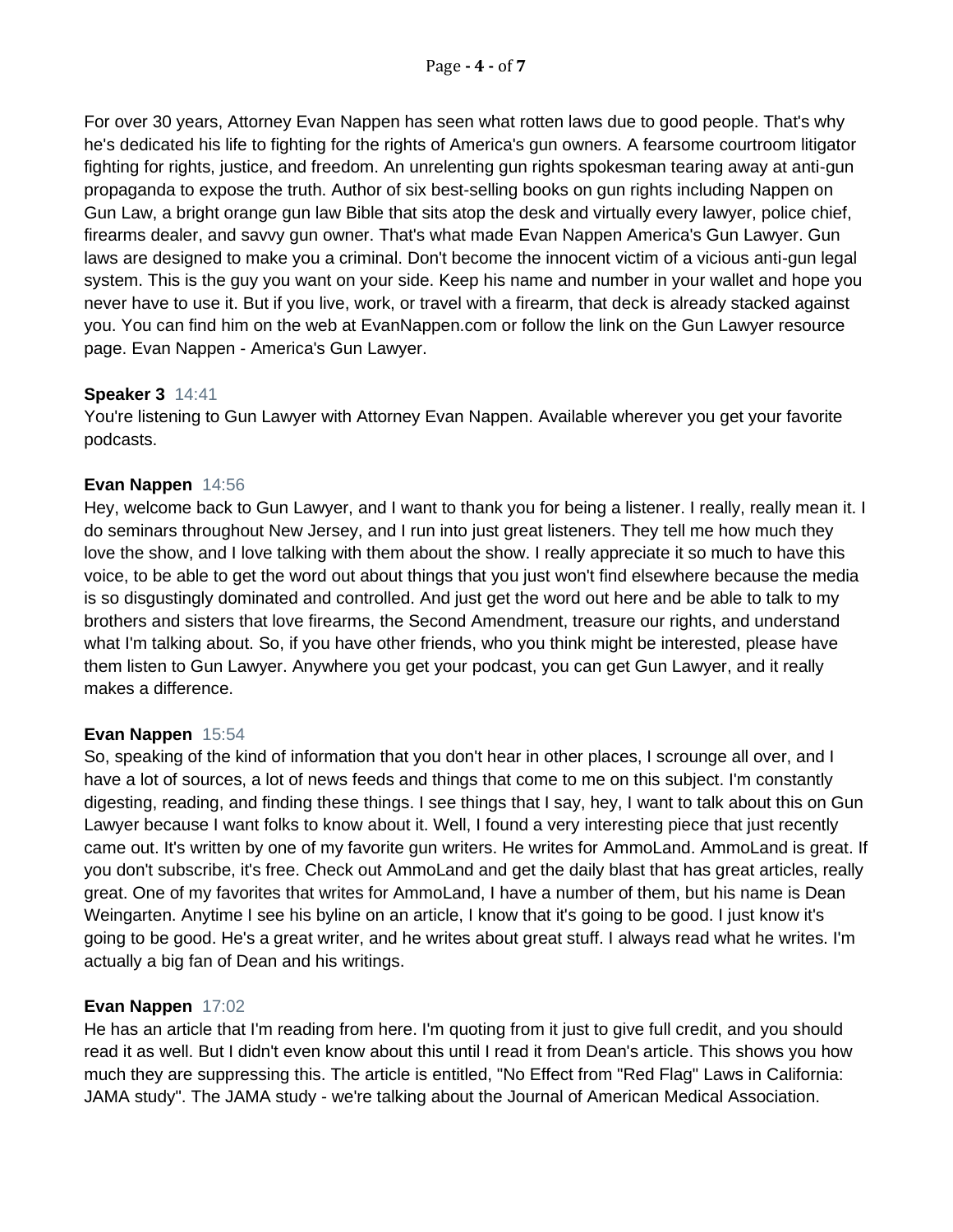Okay, the doctors group. They are famously left wing, and they are not ever thought of as our pro-gun friends at JAMA. You would think that such an organization would do everything in his power to promote the company line, so to speak to. To push the anti-gun fever, and maybe politically they are, but I have to give credit where credit's due.

## **Evan Nappen** 18:05

As per the Weingarten article, JAMA did a study, and the study looked at the effectiveness of "Red Flag" laws in reducing firearm, fatal and non-fatal injuries. They looked at a four-year period of time of "Red Flag" laws in California. Red Flag is where an individual claims that another person is somehow a danger to themselves or others, and with virtually no due process, like in New Jersey, there's zero due process until after all the damage is done. Guns are seized and taken from the individual, and they are put through hell, frankly, over how it gets done. Particularly in New Jersey, without any warning, the guns are seized, person's licenses are automatically revoked with no hearing or due process. There's a search warrant. The house is searched and essentially raped by the government in terms of your privacy. All that takes place on the claim of one person making this claim under a Red Flag Law. Under this idea of trying to stop an individual who may or may not be looking to harm himself or others.

## **Evan Nappen** 19:25

So, California had one of these Red Flag laws and still does. This JAMA study looked at it over a fouryear period. According to the article, which is from Dean Weingarten, he attributes it to a Doctor Pear, who had full access to the data in the study, and that's all in Weingarten's great article. He outlines the key points, and I'm going to just read you what the key points are from this great article. "Question: Has the implementation of the gun violence restraining order, beginning in 2016, been associated with a reduction in firearm assault or firearm self-harm in San Diego County, California." And then the "Findings: In this cross-sectional study, the gun violence restraining order law was not significantly associated with a reduction in firearm violence of any kind during its first 4 years of implementation, 2016, to 2019."

# **Evan Nappen** 20:38

So, how many of you, how many of my listeners, knew that the Journal of American Medical Association found that in a four-year, cross-sectional study about red flag laws that they don't do basically anything stopping firearm injuries or death? Boy, I haven't heard that on the news. Did you? I didn't see a whole news story on any of the legacy media or anything about that, did you? No, instead, what you see is a push for a national Red Flag Law. Oh, great a national waste of time, a national violation of person's property, a national law, which will have no due process and takes away your right to bear arms and steal your guns from you. Yeah, we better do that nationally, even though it has had no effect.

## **Evan Nappen** 21:40

Now, of course, it had no effect on stopping firearm injuries or deaths, but I'll tell you where it does have an effect. It has an effect on the people that get slammed with Red Flag. It affects them emotionally, financially, in order to even fight these things. It impacts them on their reputation. Because remember, in New Jersey, the Red Flag is an ERPO, an Extreme Risk Protection Order. The TERPO is a Temporary Extreme Risk Protection Order. That means an order was signed declaring you to be in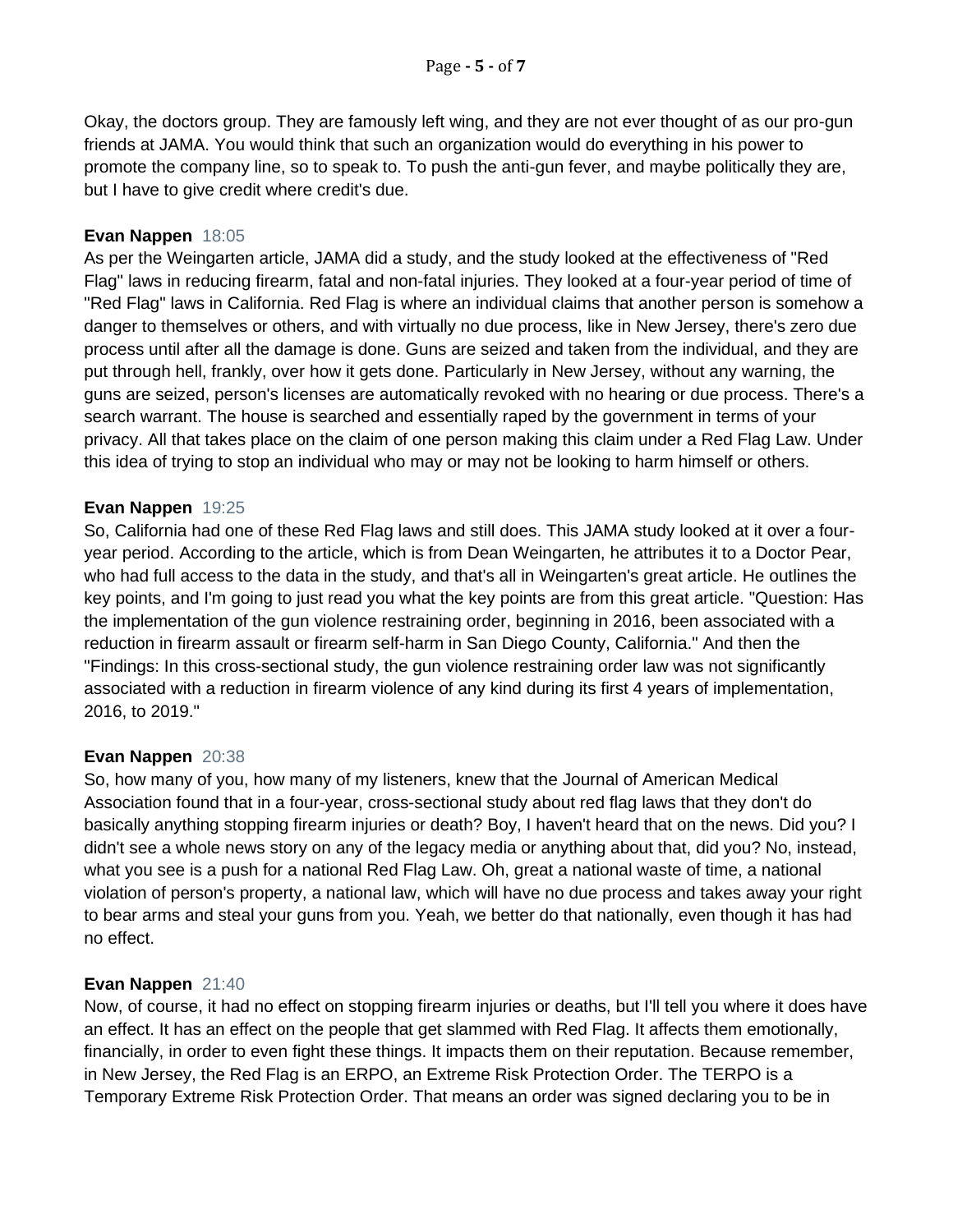extreme risk, with no due process, based on a claim of one person. That's right. Significant damage gets done to the person who's been Red Flagged, of course. But, as far as having any of the goals met or the aims met, or whatever these things were passed for, originally in their claims of the miracles that would work by having these laws. Well, lo and behold, none of that panned out.

## **Evan Nappen** 22:49

But yet, it doesn't stop them, does it? It doesn't stop them from pushing it. It doesn't stop them from passing more Red Flags and trying to make it national. Because, ready for the big surprise, folks? It's not about that. It's about having mechanisms to do confiscation. It's about taking guns and gun rights. Effectiveness? That's a joke. Why would you think they care about whether it actually works or not? Because if that's the case, not a single soul would support gun control. It's never worked. It doesn't work at all. Every gun law they ever passed has been a failure. Look at the most heavily gun-controlled places in America. All the urban cities, and they're a mess. Gun control is a total failure. It doesn't work, but it doesn't matter. It's not about whether it works or not.

## **Evan Nappen** 23:43

It's about disarming the law-abiding and taking their rights and ending the guarantee that we have to be able to defend ourselves. It's about turning us from defenders into victims. Because when you're a victim, they have power over you and control over you. And that's really where the money is. Right there. So, you do the gun bans, you do the gun confiscations, you yank these rights away, and you get a dependent constituency of victims. That's their plan, and these laws fit right into it. Even though the "follow the science" says, it doesn't work. Well, so what?

## **Evan Nappen** 24:34

Well, I'll tell you what. I also get some great letters from fans and friends, and I always appreciate that. So, here's an interesting letter from Andrew. Andrew says, hey, Evan, I read online and hear people saying how, if the government comes to take my legally owned firearm, they would basically get into a shootout with them. My question is, what are the legal ramifications of that? What if what they're doing is unconstitutional? I'm thinking it's better to comply, then hire a lawyer and fight it out in court. Going up against the government in a shootout seems like a losing proposition.

## **Evan Nappen** 25:22

Okay, Andrew. I'll accept that you wrote this letter seriously and in good faith, although, maybe you didn't, but I'll assume you did. I'll assume you did. Because let me just be clear, do not get into shoot outs with the government. I don't really have to say that. I mean, really? Do we really have to? Do you need to write that one down, folks? Do not get into a shootout with the government. Okay. I'll give you a second if you need to write that one down. But alright, that's not how we do things. It's not. It's not healthy for anybody. It's dangerous to you and to the officers involved.

## **Evan Nappen** 26:09

If you're a victim of gun laws, and I completely sympathize with that, I get it. Injustice reigned supreme. I know. I get it. It doesn't mean you shoot anybody over it, okay. You just don't. That's why we have a system. Is the system perfect? Far from it. But we can make it work. It's what we have, and it's what we need to do. You need to work within the system to change it. As much as the odds are all against us